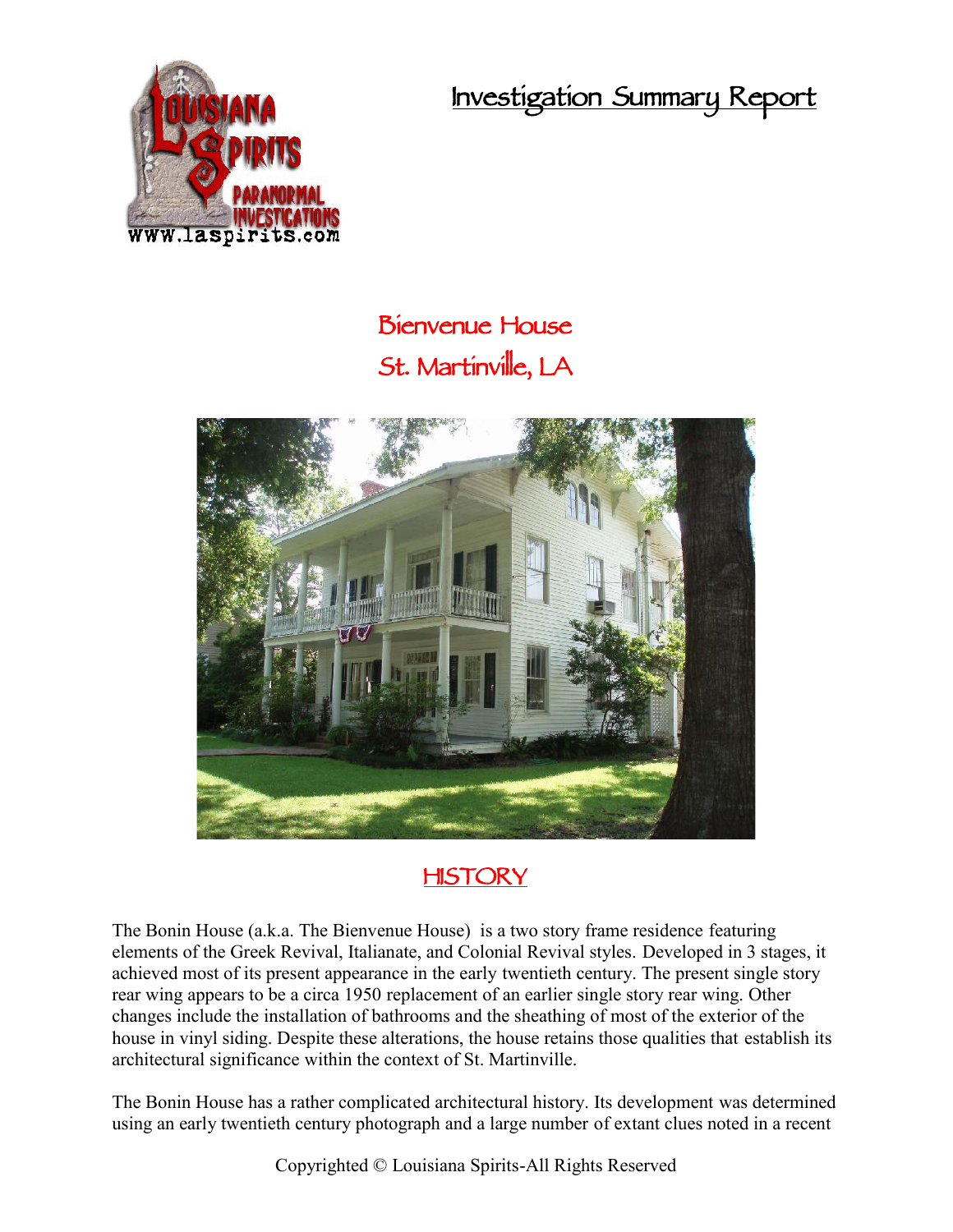site inspection by a member of the staff of the Division of Historic Preservation. Evidently the house began as a two story, four bay, Greek Revival town residence in about 1850. The two story front gallery had colossal posts with relatively plain capitals. The first floor consisted of an off center hall with two rooms on each side and a staircase ascending toward the rear to an almost identical plan on the second floor. On both the first and second floors, the hall culminated on the facade with a large opening featuring transoms and side lights.

Noteworthy surviving early features include a large number of door and window surrounds and three aedicule style mantels upstairs. In addition, some of the window surrounds feature decorative panels beneath. Another noteworthy feature from the original period of construction is the set of massive sliphead windows that provide access to the upper gallery.

In about 1875, the house was remodeled in the Italianate style. Large curvaceous brackets were added to the tops of the gallery columns, along the eave of the rear elevation, and along the side gables. Decorative trim was also placed between the gallery columns on both stories. In addition, each of the side gables was fitted with a triple arch window. Finally, richly turned balustrades were added to the upper gallery. Surviving features from this period include the curvaceous brackets on the rear elevation and the side gables, the triple arch window on each side elevation, and evidently the balustrade (see below for balustrade).

In about 1910, the house was again remodeled, this time in the Colonial Revival style. This remodeling was far more extensive than the previous one. The floor plan was made more open, reflecting the taste of the period. On both floors, the front half of the hall was combined with the front room on the north side. This created a new large entrance parlor downstairs and a larger bedroom upstairs. The original staircase was removed. Evidently the parts were reused to construct the present three flight, two landing staircase in the rear northern portion of the house. Three of the rooms downstairs were fitted with standard Colonial Revival mantel/over mantel sets with freestanding columns. The front south room downstairs was fitted with a paneled alcove. In addition, the windows and window openings were replaced in both the downstairs front rooms with the present Colonial Revival window treatment. This consists of a pair of triple windows with long vertical panes in the upper sashes and large single panes below. The house also received a tile roof at this time and a small covered entrance at the rear of the northern side elevation.

## **ACTIVITY**

The home is most notorious for the 1890's murder of the homeowner and one of her daughters. In 1886, the year of the murders, travelers knew this home as the Evangeline Hotel. Innkeeper Isabell Robertson and her two daughters, one an invalid, one a toddler, were home the night the killer broke in. Only the toddler escaped alive. The double murder took place in the area now known as the Evangeline Room.

Former owners reported hearing the older girl, who was bedridden, ring a bell for help. The former owner was quoted by once saying, "They would hear bells ringing in the night." Once previous guest had also reported that small objects moved in the room where the girl died. When the home was being renovated, workers' radios turned on and off without visible cause. Another common activity reported both by neighbors and the previous homeowner is that the interior lights would appear to come on and off on their own.